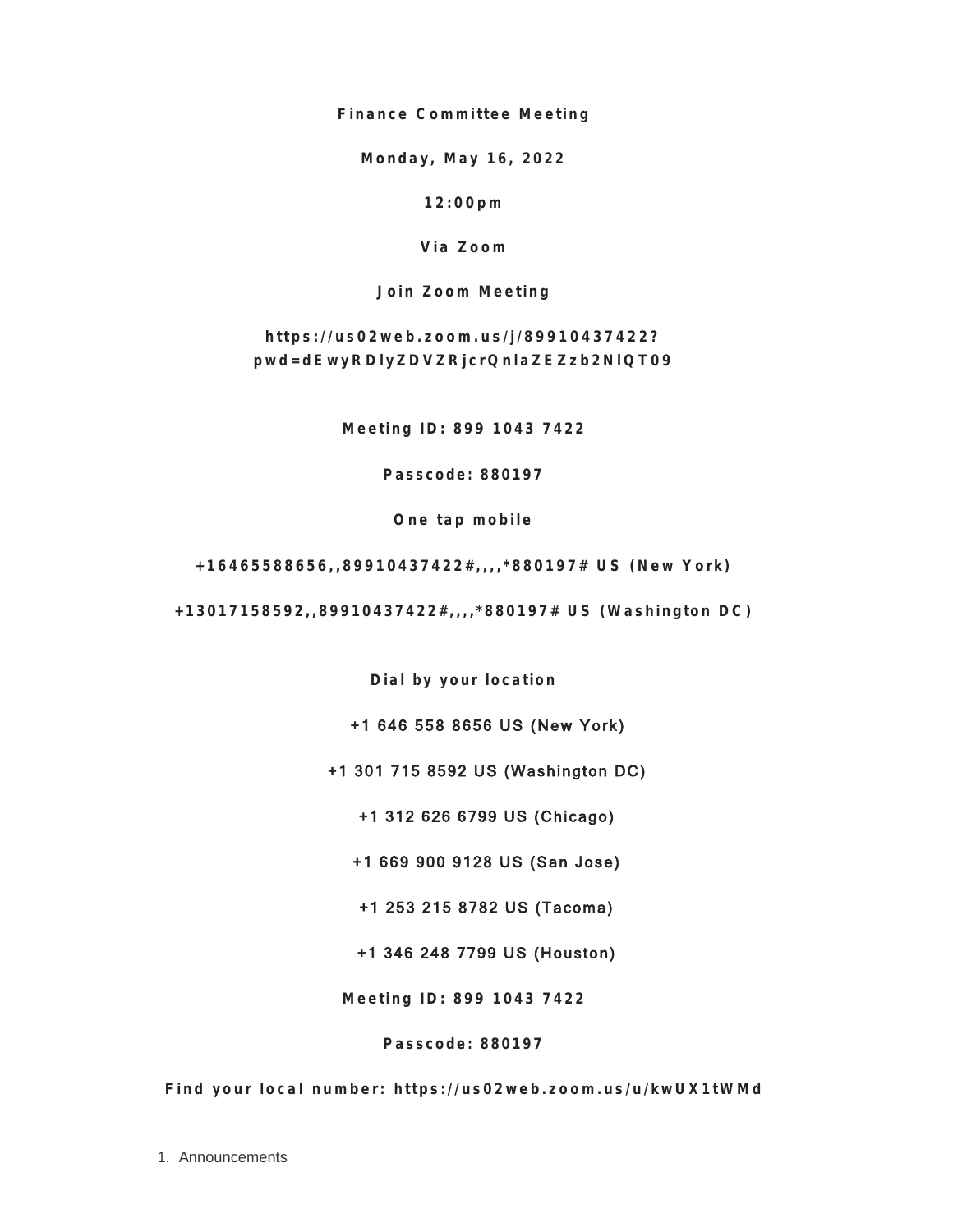- 2. New Business
	- 2.I. Budget Year To Date

Documents:

## YTD BUDGET REPORT 5.13.22.PDF

- 2.I.i. End Of FY 2022 Projections
- Unfinished Business 3.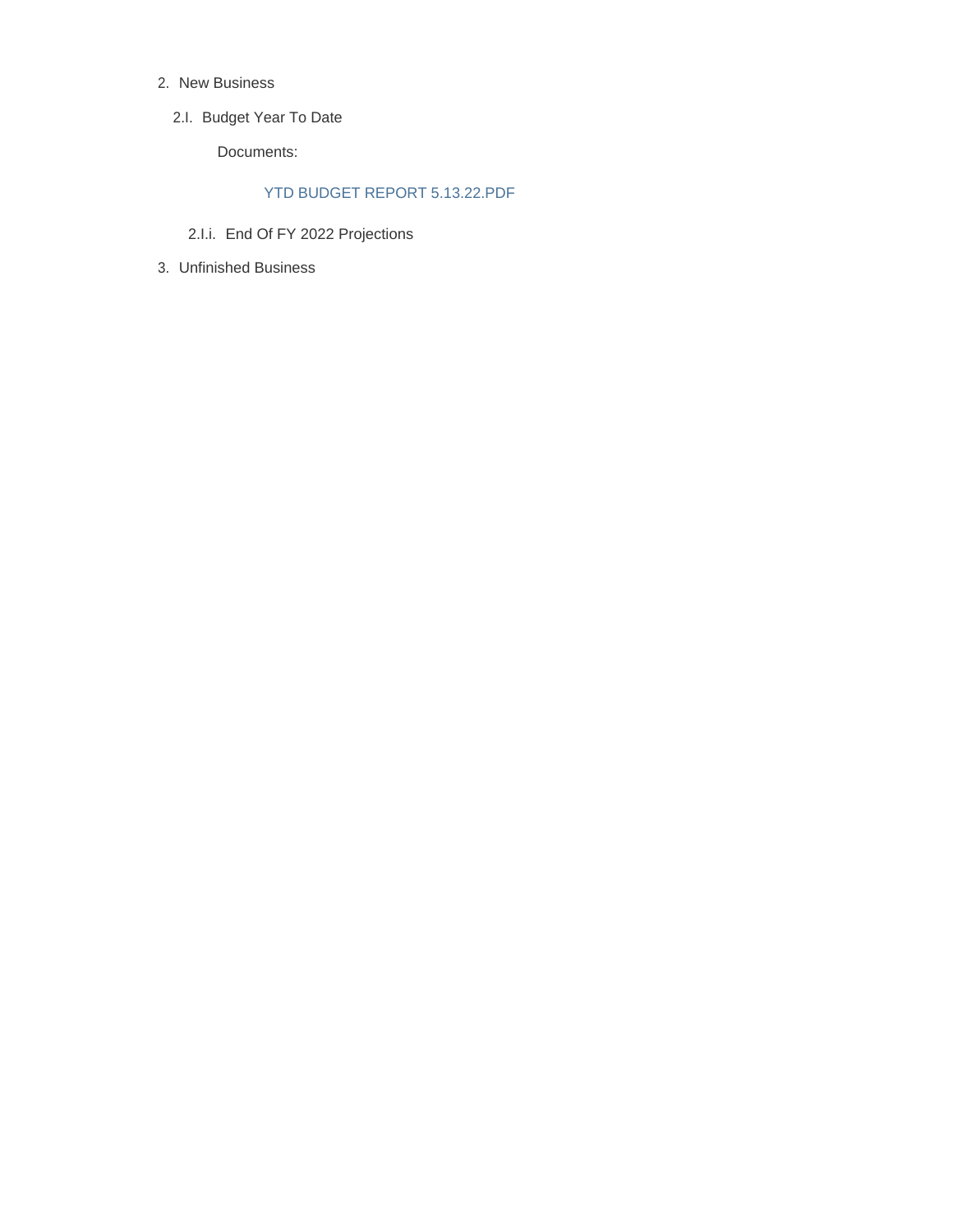

# **YTD Budget Report**

City of Warrensburg, MO **Account Summary** 

For Fiscal: 2021-2022 Period Ending: 05/31/2022

|           |                                    |                       | Original            | Current             | Period     | Fiscal          |                     | Variance<br>Favorable   | Percent              |
|-----------|------------------------------------|-----------------------|---------------------|---------------------|------------|-----------------|---------------------|-------------------------|----------------------|
|           |                                    |                       | <b>Total Budget</b> | <b>Total Budget</b> | Activity   | <b>Activity</b> | <b>Encumbrances</b> | (Unfavorable) Remaining |                      |
|           | Fund: 430 - PARK & RECREATION      |                       |                     |                     |            |                 |                     |                         |                      |
| Revenue   |                                    |                       |                     |                     |            |                 |                     |                         |                      |
| 430-51105 | PROPERTY TAX - CURRENT             |                       | 425,000.00          | 425,000.00          | 2,272.88   | 435,113.59      | 0.00                | 10,113.59               | 102.38%              |
| 430-51110 | PROPERTY TAX - DELINQUENT          |                       | 7,880.00            | 7,880.00            | 541.66     | 3,861.96        | 0.00                | $-4,018.04$             | 50.99%               |
| 430-51115 | <b>RAILROAD TAX</b>                |                       | 17,900.00           | 17,900.00           | 0.00       | 18,949.30       | 0.00                | 1,049.30                | 105.86%              |
| 430-51130 | M & M SURTAX                       |                       | 15,000.00           | 15,000.00           | 0.00       | 16,609.67       | 0.00                | 1,609.67                | 110.73%              |
| 430-51205 | <b>SALES TAX</b>                   |                       | 1,350,000.00        | 1,350,000.00        | 97,494.51  | 942,852.19      | 0.00                | $-407, 147.81$          | 30.16%               |
| 430-51305 | <b>USE TAX</b>                     |                       | 150,000.00          | 150,000.00          | 18,056.43  | 107,880.89      | 0.00                | $-42,119.11$            | 28.08%               |
| 430-55105 | <b>ADMISSIONS</b>                  |                       | 0.00                | 0.00                | 74.54      | 5,339.54        | 0.00                | 5,339.54                | 0.00%                |
| 430-55107 | <b>ADMISSIONS - NASSIF</b>         |                       | 155,701.50          | 155,701.50          | 218.15     | 473.27          | 0.00                | $-155,228.23$           | 99.70%               |
| 430-55115 | ADVERTISING                        |                       | 12,500.00           | 12,500.00           | 0.00       | 450.00          | 0.00                | $-12,050.00$            | 96.40%               |
| 430-55120 | <b>CONCESSIONS</b>                 |                       | 43,000.00           | 43,000.00           | 100.71     | 520.49          | 0.00                | $-42,479.51$            | 98.79%               |
| 430-55162 | <b>COMMUNITY CENTER MEMBERSHIP</b> |                       | 231,954.00          | 231,954.00          | 7,945.32   | 132,153.11      | 0.00                | -99,800.89              | 43.03%               |
| 430-55170 | PROGRAMS                           |                       | 286,015.00          | 286,015.00          | 1,165.10   | 89,609.14       | 0.00                | $-196,405.86$           | 68.67%               |
| 430-55175 | <b>RENTALS</b>                     |                       | 107,220.00          | 107,220.00          | 1,441.75   | 38,513.02       | 0.00                | $-68,706.98$            | 64.08%               |
| 430-55185 | <b>HEALTH AND WELLNESS</b>         |                       | 26,000.00           | 26,000.00           | 125.86     | 5,782.00        | 0.00                | $-20,218.00$            | 77.76%               |
| 430-55190 | MERCHANDISE                        |                       | 0.00                | 0.00                | 5.00       | 20.00           | 0.00                | 20.00                   | 0.00%                |
| 430-55198 | <b>DISCOUNTS</b>                   |                       | $-1,500.00$         | $-1,500.00$         | $-20.71$   | $-952.94$       | 0.00                | 547.06                  | 63.53%               |
| 430-55199 | <b>SERVICES - NON CATEGORIZED</b>  |                       | 2,000.00            | 2,000.00            | 0.00       | 72.00           | 0.00                | $-1,928.00$             | 96.40%               |
| 430-56110 | <b>ASSET SALES - EQUIPMENT</b>     |                       | 200.00              | 200.00              | 0.00       | 0.00            | 0.00                | $-200.00$               | 100.00 %             |
| 430-57105 | <b>INTEREST ON DEPOSITS</b>        |                       | 14,160.00           | 14,160.00           | 0.00       | 8,341.01        | 0.00                | $-5,818.99$             | 41.09%               |
| 430-57107 | <b>INTEREST ON INVESTMENTS</b>     |                       | 1,800.00            | 1,800.00            | 0.00       | 0.00            | 0.00                | $-1,800.00$             | 100.00%              |
| 430-59105 | DONATIONS - UNITED WAY             |                       | 0.00                | 0.00                | 0.00       | 40.00           | 0.00                | 40.00                   | 0.00%                |
| 430-59110 | <b>DONATIONS</b>                   |                       | 2,000.00            | 2,000.00            | 0.00       | 1,500.00        | 0.00                | $-500.00$               | 25.00 %              |
| 430-59910 | <b>CLAIMS / REIMBURSEMENTS</b>     |                       | 2,500.00            | 2,500.00            | 13,362.00  | 26,960.00       | 0.00                |                         | 24,460.00 1,078.40 % |
|           |                                    | <b>Revenue Total:</b> | 2,849,330.50        | 2,849,330.50        | 142,783.20 | 1,834,088.24    | 0.00                | $-1,015,242.26$         | 35.63%               |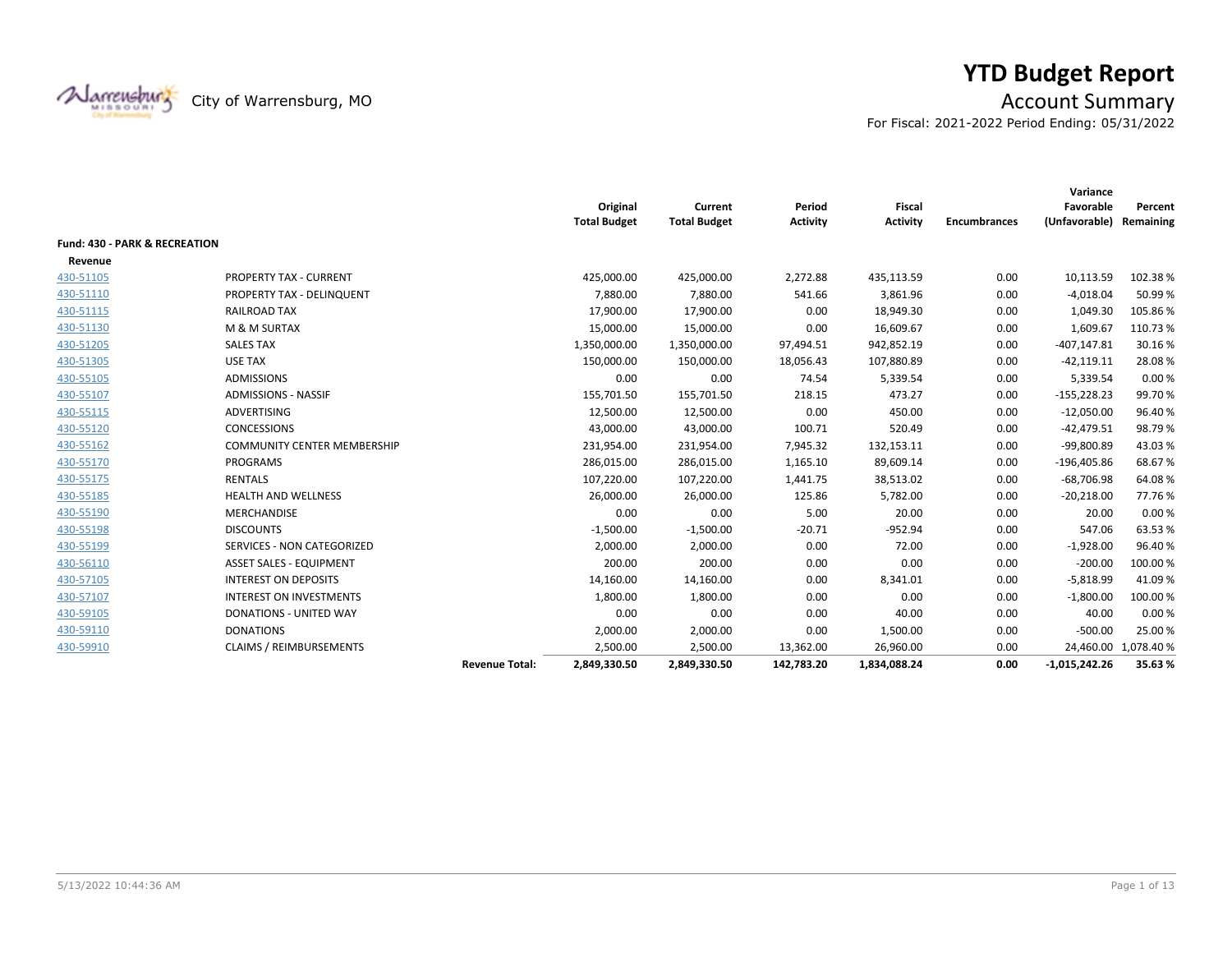|                           |                                  | Original<br><b>Total Budget</b> | Current<br><b>Total Budget</b> | Period<br><b>Activity</b> | <b>Fiscal</b><br><b>Activity</b> | <b>Encumbrances</b> | Variance<br>Favorable<br>(Unfavorable) Remaining | Percent   |
|---------------------------|----------------------------------|---------------------------------|--------------------------------|---------------------------|----------------------------------|---------------------|--------------------------------------------------|-----------|
| <b>Expense</b>            |                                  |                                 |                                |                           |                                  |                     |                                                  |           |
| Department: 611 - GENERAL |                                  |                                 |                                |                           |                                  |                     |                                                  |           |
| 430-611-1101              | WAGES                            | 163,970.00                      | 163,970.00                     | 6,368.05                  | 100,681.07                       | 0.00                | 63,288.93                                        | 38.60%    |
| 430-611-1102              | <b>WAGES - PART TIME</b>         | 173,300.00                      | 173,300.00                     | 5,345.23                  | 74,840.37                        | 0.00                | 98,459.63                                        | 56.81%    |
| 430-611-1103              | <b>WAGES - OVERTIME</b>          | 500.00                          | 500.00                         | 0.00                      | 370.64                           | 0.00                | 129.36                                           | 25.87%    |
| 430-611-1106              | PTO ANNUAL PAY OUT               | 1,130.00                        | 1,130.00                       | 0.00                      | 2,220.07                         | 0.00                | $-1,090.07$                                      | $-96.47%$ |
| 430-611-1109              | <b>ACCRUED WAGES</b>             | 0.00                            | 0.00                           | 0.00                      | $-24,795.18$                     | 0.00                | 24,795.18                                        | 0.00%     |
| 430-611-2101              | <b>FICA TAXES</b>                | 26,070.00                       | 26,070.00                      | 883.43                    | 13,448.61                        | 0.00                | 12,621.39                                        | 48.41%    |
| 430-611-2201              | <b>RETIREMENT - LAGERS</b>       | 12,100.00                       | 12,100.00                      | 464.87                    | 7,604.01                         | 0.00                | 4,495.99                                         | 37.16%    |
| 430-611-2301              | <b>INSURANCE - DENTAL</b>        | 1,520.00                        | 1,520.00                       | 126.32                    | 1,010.56                         | 0.00                | 509.44                                           | 33.52 %   |
| 430-611-2302              | <b>INSURANCE - HEALTH</b>        | 25,510.00                       | 25,510.00                      | 91.54                     | 12,713.56                        | 0.00                | 12,796.44                                        | 50.16%    |
| 430-611-2304              | <b>INSURANCE - LIFE</b>          | 380.00                          | 380.00                         | 27.82                     | 237.34                           | 0.00                | 142.66                                           | 37.54%    |
| 430-611-2305              | SHORT TERM DISABILITY            | 480.00                          | 480.00                         | 40.12                     | 316.58                           | 0.00                | 163.42                                           | 34.05%    |
| 430-611-2306              | INSURANCE - LONG TERM DISABILI   | 380.00                          | 380.00                         | 31.73                     | 250.42                           | 0.00                | 129.58                                           | 34.10%    |
| 430-611-2401              | <b>WORKER'S COMPENSATION</b>     | 4,560.00                        | 4,560.00                       | 0.00                      | 2,912.10                         | 0.00                | 1,647.90                                         | 36.14%    |
| 430-611-4102              | <b>CLOTHING</b>                  | 700.00                          | 700.00                         | 0.00                      | 99.88                            | 0.00                | 600.12                                           | 85.73%    |
| 430-611-4103              | <b>COMPUTER SUPPLIES</b>         | 5,650.00                        | 5,650.00                       | 4,000.00                  | 4,155.48                         | 675.00              | 819.52                                           | 14.50%    |
| 430-611-4109              | <b>OFFICE SUPPLIES</b>           | 10,000.00                       | 10,000.00                      | 0.00                      | 5,569.72                         | 1,362.56            | 3,067.72                                         | 30.68%    |
| 430-611-4199              | SUPPLIES - NON CATEGORIZED       | 2,500.00                        | 2,500.00                       | 0.00                      | 495.19                           | 115.00              | 1,889.81                                         | 75.59%    |
| 430-611-5106              | UTILITY - TELEPHONE              | 3,720.00                        | 3,720.00                       | 182.30                    | 3,348.81                         | 0.00                | 371.19                                           | 9.98%     |
| 430-611-5107              | UTILITY - DATA ACCESS            | 9,936.00                        | 9,936.00                       | 557.63                    | 5,921.28                         | 249.96              | 3,764.76                                         | 37.89%    |
| 430-611-5203              | <b>FINANCIAL SERVICES</b>        | 40,000.00                       | 40,000.00                      | 830.20                    | 17,747.28                        | 0.00                | 22,252.72                                        | 55.63%    |
| 430-611-5206              | <b>LEGAL SERVICES</b>            | 5,000.00                        | 5,000.00                       | 0.00                      | 1,305.00                         | 0.00                | 3,695.00                                         | 73.90%    |
| 430-611-5250              | INTRAGOVERNMENTAL SVC / REIMB    | 27,470.00                       | 27,470.00                      | 0.00                      | 13,735.00                        | 0.00                | 13,735.00                                        | 50.00 %   |
| 430-611-5299              | CONTRACTUAL - NON CATEGORIZED    | 4,920.00                        | 4,920.00                       | 443.26                    | 3,402.78                         | 0.00                | 1,517.22                                         | 30.84 %   |
| 430-611-5301              | PROPERTY INSURANCE               | 52,803.65                       | 52,803.65                      | 0.00                      | 28,361.66                        | 0.00                | 24,441.99                                        | 46.29%    |
| 430-611-5401              | <b>TRAVEL - MEALS</b>            | 750.00                          | 750.00                         | 0.00                      | 261.63                           | 167.00              | 321.37                                           | 42.85%    |
| 430-611-5403              | <b>TRAVEL - ROOM</b>             | 1,500.00                        | 1,500.00                       | 0.00                      | 785.94                           | 0.00                | 714.06                                           | 47.60%    |
| 430-611-5404              | <b>SCHOOLS AND SEMINARS</b>      | 2,500.00                        | 2,500.00                       | 0.00                      | 1,661.00                         | 0.00                | 839.00                                           | 33.56%    |
| 430-611-5501              | DUES AND MEMBERSHIPS             | 2,350.00                        | 2,350.00                       | 0.00                      | 1,890.00                         | 0.00                | 460.00                                           | 19.57%    |
| 430-611-5601              | ADVERTISING                      | 30,000.00                       | 30,000.00                      | 0.00                      | 2,103.37                         | 2,687.25            | 25,209.38                                        | 84.03%    |
| 430-611-5602              | <b>POSTAGE</b>                   | 550.00                          | 550.00                         | 0.00                      | 29.00                            | 0.00                | 521.00                                           | 94.73%    |
| 430-611-5704              | SOFTWARE MAINTENANCE & REPAIR    | 64,071.01                       | 64,071.01                      | 0.00                      | 2,843.69                         | 1,363.42            | 59,863.90                                        | 93.43%    |
| 430-611-5904              | <b>EMPLOYMENT</b>                | 5,000.00                        | 5,000.00                       | 0.00                      | 84.50                            | 85.50               | 4,830.00                                         | 96.60%    |
| 430-611-9401              | <b>OVER (SHORT)</b>              | 100.00                          | 100.00                         | 0.00                      | 144.95                           | 0.00                | $-44.95$                                         | -44.95 %  |
| 430-611-9501              | <b>BAD DEBT</b>                  | 0.00                            | 0.00                           | 0.00                      | 1,451.02                         | 0.00                | $-1,451.02$                                      | 0.00%     |
|                           | Department: 611 - GENERAL Total: | 679,420.66                      | 679,420.66                     | 19,392.50                 | 287,207.33                       | 6,705.69            | 385,507.64                                       | 56.74 %   |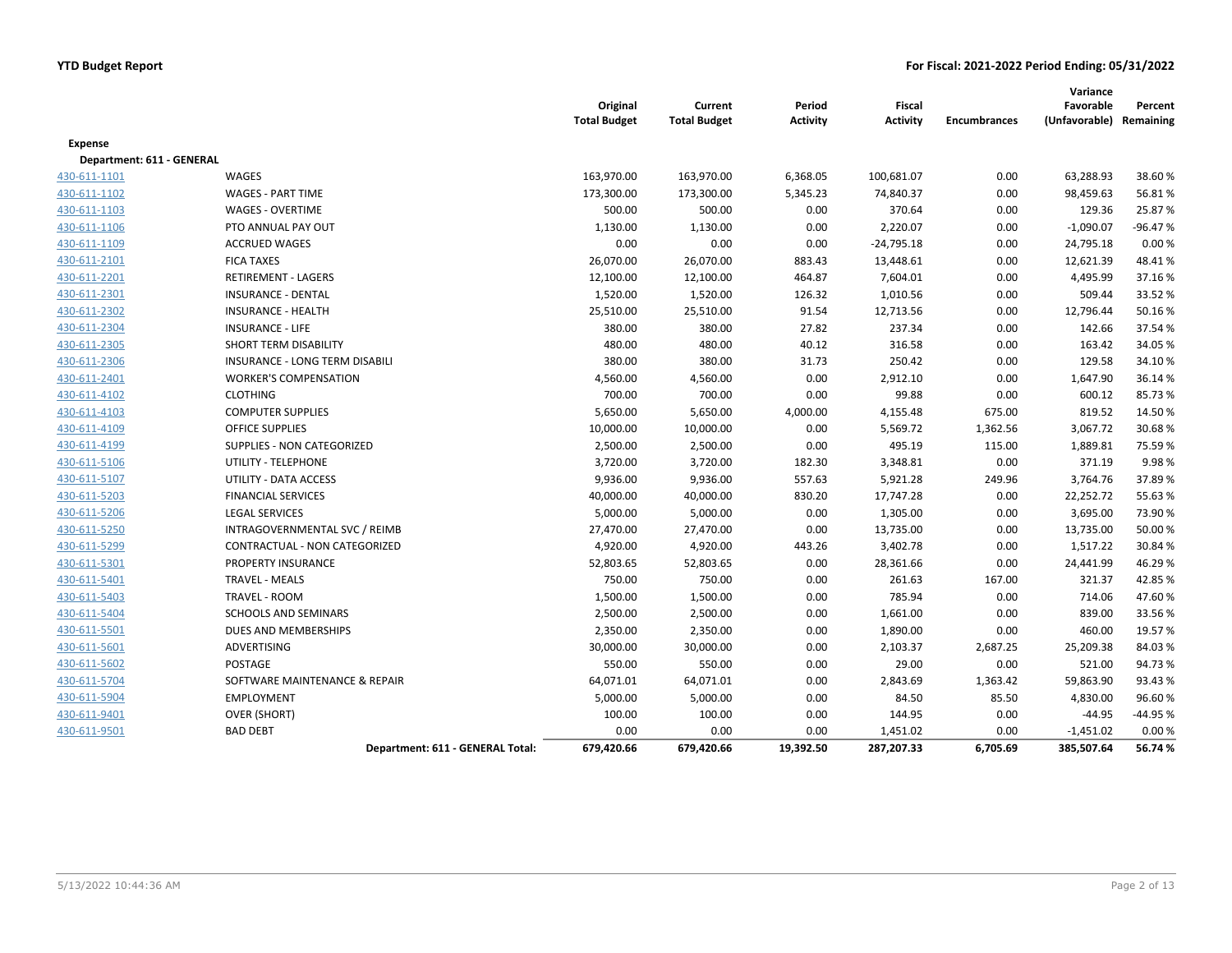|                               |                                          | Original<br><b>Total Budget</b> | Current<br><b>Total Budget</b> | Period<br><b>Activity</b> | Fiscal<br><b>Activity</b> | <b>Encumbrances</b> | Variance<br>Favorable<br>(Unfavorable) Remaining | Percent    |
|-------------------------------|------------------------------------------|---------------------------------|--------------------------------|---------------------------|---------------------------|---------------------|--------------------------------------------------|------------|
| Department: 631 - MAINTENANCE |                                          |                                 |                                |                           |                           |                     |                                                  |            |
| 430-631-1101                  | WAGES                                    | 150,050.00                      | 150,050.00                     | 4,128.80                  | 35,629.64                 | 0.00                | 114,420.36                                       | 76.25 %    |
| 430-631-1102                  | <b>WAGES - PART TIME</b>                 | 31,480.00                       | 31,480.00                      | 364.25                    | 4,501.49                  | 0.00                | 26,978.51                                        | 85.70%     |
| 430-631-1103                  | <b>WAGES - OVERTIME</b>                  | 3,000.00                        | 3,000.00                       | 0.00                      | 360.54                    | 0.00                | 2,639.46                                         | 87.98%     |
| 430-631-1105                  | WAGES - SUPPLEMENTAL                     | 180.00                          | 180.00                         | 0.00                      | 60.00                     | 0.00                | 120.00                                           | 66.67%     |
| 430-631-1106                  | PTO ANNUAL PAY OUT                       | 1,540.00                        | 1,540.00                       | 0.00                      | 0.00                      | 0.00                | 1,540.00                                         | 100.00%    |
| 430-631-2101                  | <b>FICA TAXES</b>                        | 14,130.00                       | 14,130.00                      | 333.98                    | 3,070.93                  | 0.00                | 11,059.07                                        | 78.27%     |
| 430-631-2201                  | <b>RETIREMENT - LAGERS</b>               | 11,190.00                       | 11,190.00                      | 177.82                    | 793.03                    | 0.00                | 10,396.97                                        | 92.91%     |
| 430-631-2301                  | <b>INSURANCE - DENTAL</b>                | 2,840.00                        | 2,840.00                       | 126.32                    | 676.46                    | 0.00                | 2,163.54                                         | 76.18%     |
| 430-631-2302                  | <b>INSURANCE - HEALTH</b>                | 37,240.00                       | 37,240.00                      | 1,020.41                  | 9,971.19                  | 0.00                | 27,268.81                                        | 73.22 %    |
| 430-631-2304                  | <b>INSURANCE - LIFE</b>                  | 340.00                          | 340.00                         | 20.70                     | 118.94                    | 0.00                | 221.06                                           | 65.02%     |
| 430-631-2305                  | SHORT TERM DISABILITY                    | 440.00                          | 440.00                         | 26.25                     | 470.47                    | 0.00                | $-30.47$                                         | $-6.93%$   |
| 430-631-2306                  | INSURANCE - LONG TERM DISABILI           | 350.00                          | 350.00                         | 20.77                     | 118.42                    | 0.00                | 231.58                                           | 66.17%     |
| 430-631-2401                  | <b>WORKER'S COMPENSATION</b>             | 8,400.00                        | 8,400.00                       | 0.00                      | 2,925.84                  | 0.00                | 5,474.16                                         | 65.17%     |
| 430-631-2501                  | UNEMPLOYMENT                             | 0.00                            | 0.00                           | 0.00                      | 139.95                    | 0.00                | $-139.95$                                        | 0.00%      |
| 430-631-4102                  | <b>CLOTHING</b>                          | 650.00                          | 650.00                         | 0.00                      | 283.91                    | 47.60               | 318.49                                           | 49.00%     |
| 430-631-4104                  | <b>CUSTODIAL SUPPLIES</b>                | 4,000.00                        | 4,000.00                       | 0.00                      | 3,112.61                  | $-64.17$            | 951.56                                           | 23.79%     |
| 430-631-4106                  | <b>LAWN AND FIELD CARE</b>               | 14,000.00                       | 14,000.00                      | 0.00                      | 9,394.11                  | 680.02              | 3,925.87                                         | 28.04%     |
| 430-631-4115                  | <b>TOOLS</b>                             | 2,925.00                        | 2,925.00                       | 0.00                      | 2,333.09                  | 7.59                | 584.32                                           | 19.98%     |
| 430-631-5101                  | UTILITY - ELECTRIC                       | 34,000.00                       | 34,000.00                      | 0.00                      | 15,368.30                 | 0.00                | 18,631.70                                        | 54.80%     |
| 430-631-5102                  | UTILITY - GAS                            | 3,500.00                        | 3,500.00                       | 0.00                      | 3,466.26                  | 0.00                | 33.74                                            | 0.96%      |
| 430-631-5103                  | UTILITY - WATER                          | 16,000.00                       | 16,000.00                      | 0.00                      | 3,777.60                  | 0.00                | 12,222.40                                        | 76.39%     |
| 430-631-5104                  | UTILITY - TRASH                          | 9,300.00                        | 9,300.00                       | 0.00                      | 3,655.73                  | 0.00                | 5,644.27                                         | 60.69%     |
| 430-631-5106                  | UTILITY - TELEPHONE                      | 1,200.00                        | 1,200.00                       | 0.00                      | 262.50                    | 0.00                | 937.50                                           | 78.13%     |
| 430-631-5108                  | <b>FUEL</b>                              | 15,070.00                       | 15,070.00                      | 0.00                      | 2,459.35                  | 0.00                | 12,610.65                                        | 83.68%     |
| 430-631-5205                  | LABOR / LABOR & EQUIPMENT                | 2,500.00                        | 2,500.00                       | 0.00                      | 1,360.00                  | 0.00                | 1,140.00                                         | 45.60%     |
| 430-631-5209                  | RENT / LEASE                             | 3,000.00                        | 3,000.00                       | 0.00                      | 1,622.77                  | 0.00                | 1,377.23                                         | 45.91%     |
| 430-631-5701                  | <b>BUILDING MAINTENANCE &amp; REPAIR</b> | 8,000.00                        | 8,000.00                       | 0.00                      | 16,158.32                 | 263.93              | $-8,422.25$                                      | $-105.28%$ |
| 430-631-5703                  | EQUIPMENT MAINTENANCE & REPAIR           | 16,200.00                       | 16,200.00                      | 0.00                      | 1,789.85                  | 541.50              | 13,868.65                                        | 85.61%     |
| 430-631-5706                  | <b>VEHICLE MAINTENANCE &amp; REPAIR</b>  | 7,600.00                        | 7,600.00                       | 0.00                      | 5,398.95                  | 1,193.60            | 1,007.45                                         | 13.26%     |
| 430-631-5904                  | <b>EMPLOYMENT</b>                        | 0.00                            | 0.00                           | 0.00                      | 188.25                    | 0.00                | $-188.25$                                        | 0.00%      |
| 430-631-6101                  | <b>BUILDINGS</b>                         | 7,500.00                        | 7,500.00                       | 0.00                      | 2,618.75                  | 192.74              | 4,688.51                                         | 62.51%     |
| 430-631-6205                  | <b>EQUIPMENT - MOWER</b>                 | 18,000.00                       | 18,000.00                      | 0.00                      | 0.00                      | 0.00                | 18,000.00                                        | 100.00 %   |
| 430-631-6499                  | INFRASTRUCTURE - NON-CATEGORY            | 45,500.00                       | 45,500.00                      | 0.00                      | 2,664.89                  | 0.00                | 42,835.11                                        | 94.14 %    |
| 430-631-6501                  | <b>VEHICLES</b>                          | 0.00                            | 76,086.00                      | 0.00                      | 38,074.50                 | 38,043.00           | $-31.50$                                         | $-0.04%$   |
|                               | Department: 631 - MAINTENANCE Total:     | 470,125.00                      | 546,211.00                     | 6,219.30                  | 172,826.64                | 40,905.81           | 332,478.55                                       | 60.87%     |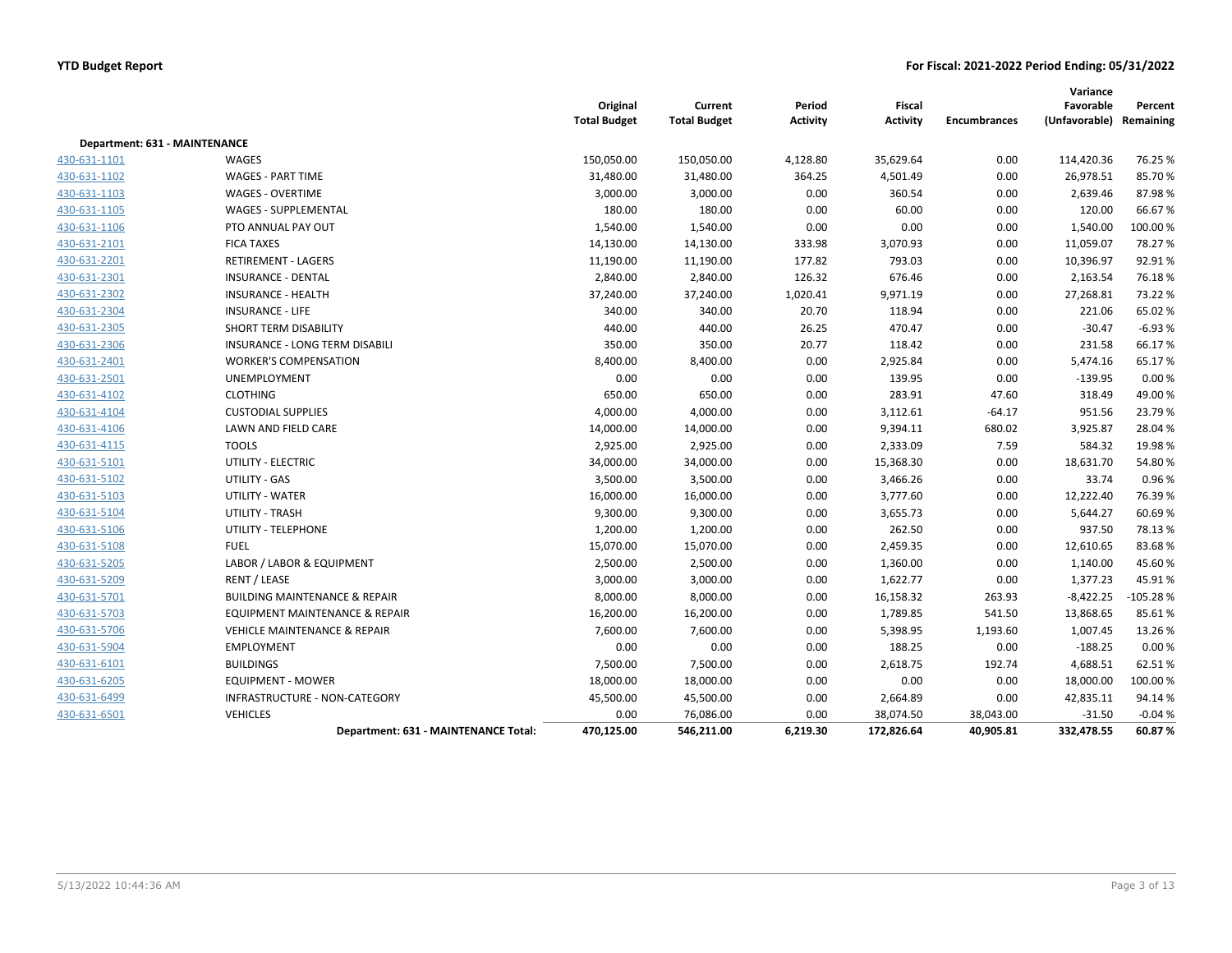|              |                                                     | Original<br><b>Total Budget</b> | Current<br><b>Total Budget</b> | Period<br><b>Activity</b> | Fiscal<br><b>Activity</b> | <b>Encumbrances</b> | Variance<br>Favorable<br>(Unfavorable) | Percent<br>Remaining |
|--------------|-----------------------------------------------------|---------------------------------|--------------------------------|---------------------------|---------------------------|---------------------|----------------------------------------|----------------------|
|              | <b>Department: 632 - RECREATION PROGRAMS</b>        |                                 |                                |                           |                           |                     |                                        |                      |
| 430-632-1101 | WAGES                                               | 137,130.00                      | 137,130.00                     | 5,413.61                  | 83,876.62                 | 0.00                | 53,253.38                              | 38.83%               |
| 430-632-1102 | <b>WAGES - PART TIME</b>                            | 244,447.00                      | 244,447.00                     | 4,175.43                  | 74,581.02                 | 0.00                | 169,865.98                             | 69.49%               |
| 430-632-1103 | <b>WAGES - OVERTIME</b>                             | 2,000.00                        | 2,000.00                       | 0.00                      | 2,806.18                  | 0.00                | $-806.18$                              | $-40.31%$            |
| 430-632-1106 | PTO ANNUAL PAY OUT                                  | 1,010.00                        | 1,010.00                       | 0.00                      | 1,775.61                  | 0.00                | $-765.61$                              | $-75.80%$            |
| 430-632-2101 | <b>FICA TAXES</b>                                   | 29,790.00                       | 29,790.00                      | 730.20                    | 12,491.27                 | 0.00                | 17,298.73                              | 58.07%               |
| 430-632-2201 | <b>RETIREMENT - LAGERS</b>                          | 10,240.00                       | 10,240.00                      | 395.20                    | 4,299.32                  | 0.00                | 5,940.68                               | 58.01%               |
| 430-632-2301 | <b>INSURANCE - DENTAL</b>                           | 1,860.00                        | 1,860.00                       | 114.12                    | 827.37                    | 0.00                | 1,032.63                               | 55.52%               |
| 430-632-2302 | <b>INSURANCE - HEALTH</b>                           | 30,890.00                       | 30,890.00                      | 370.65                    | 4,577.99                  | 0.00                | 26,312.01                              | 85.18%               |
| 430-632-2304 | <b>INSURANCE - LIFE</b>                             | 320.00                          | 320.00                         | 26.75                     | 209.65                    | 0.00                | 110.35                                 | 34.48%               |
| 430-632-2305 | SHORT TERM DISABILITY                               | 400.00                          | 400.00                         | 34.10                     | 267.19                    | 0.00                | 132.81                                 | 33.20%               |
| 430-632-2306 | <b>INSURANCE - LONG TERM DISABILI</b>               | 320.00                          | 320.00                         | 26.98                     | 211.43                    | 0.00                | 108.57                                 | 33.93%               |
| 430-632-2401 | <b>WORKER'S COMPENSATION</b>                        | 16,430.00                       | 16,430.00                      | 0.00                      | 5,926.56                  | 0.00                | 10,503.44                              | 63.93%               |
| 430-632-3101 | COGS - FOOD/BEVERAGE                                | 18,500.00                       | 18,500.00                      | 0.00                      | 0.00                      | 0.00                | 18,500.00                              | 100.00%              |
| 430-632-4102 | <b>CLOTHING</b>                                     | 1,000.00                        | 1,000.00                       | 0.00                      | 0.00                      | 0.00                | 1,000.00                               | 100.00%              |
| 430-632-4109 | <b>OFFICE SUPPLIES</b>                              | 0.00                            | 0.00                           | 0.00                      | 0.00                      | 166.68              | $-166.68$                              | 0.00%                |
| 430-632-4111 | PROGRAM SUPPLIES                                    | 75,070.27                       | 75,070.27                      | 0.00                      | 25,157.34                 | 6,182.31            | 43,730.62                              | 58.25 %              |
| 430-632-4116 | <b>AQUATIC SUPPLIES</b>                             | 400.00                          | 400.00                         | 0.00                      | 0.00                      | 0.00                | 400.00                                 | 100.00%              |
| 430-632-5106 | UTILITY - TELEPHONE                                 | 840.00                          | 840.00                         | 0.00                      | 490.00                    | 0.00                | 350.00                                 | 41.67%               |
| 430-632-5207 | <b>MANAGEMENT SERVICES</b>                          | 390,000.00                      | 390,000.00                     | 0.00                      | 81,019.75                 | 0.00                | 308,980.25                             | 79.23 %              |
| 430-632-5209 | RENT / LEASE                                        | 1,000.00                        | 1,000.00                       | 0.00                      | 0.00                      | 0.00                | 1,000.00                               | 100.00%              |
| 430-632-5404 | <b>SCHOOLS AND SEMINARS</b>                         | 2,750.00                        | 2,750.00                       | 0.00                      | 446.47                    | 0.00                | 2,303.53                               | 83.76%               |
| 430-632-5904 | <b>EMPLOYMENT</b>                                   | 0.00                            | 0.00                           | 0.00                      | 769.50                    | 256.50              | $-1,026.00$                            | 0.00%                |
| 430-632-6209 | <b>EQUIPMENT - PLAYGROUND</b>                       | 250.00                          | 250.00                         | 0.00                      | 0.00                      | 0.00                | 250.00                                 | 100.00%              |
| 430-632-6501 | <b>VEHICLES</b>                                     | 0.00                            | 37,114.00                      | 0.00                      | 37,114.00                 | 0.00                | 0.00                                   | 0.00%                |
|              | <b>Department: 632 - RECREATION PROGRAMS Total:</b> | 964,647.27                      | 1,001,761.27                   | 11,287.04                 | 336,847.27                | 6,605.49            | 658,308.51                             | 65.72%               |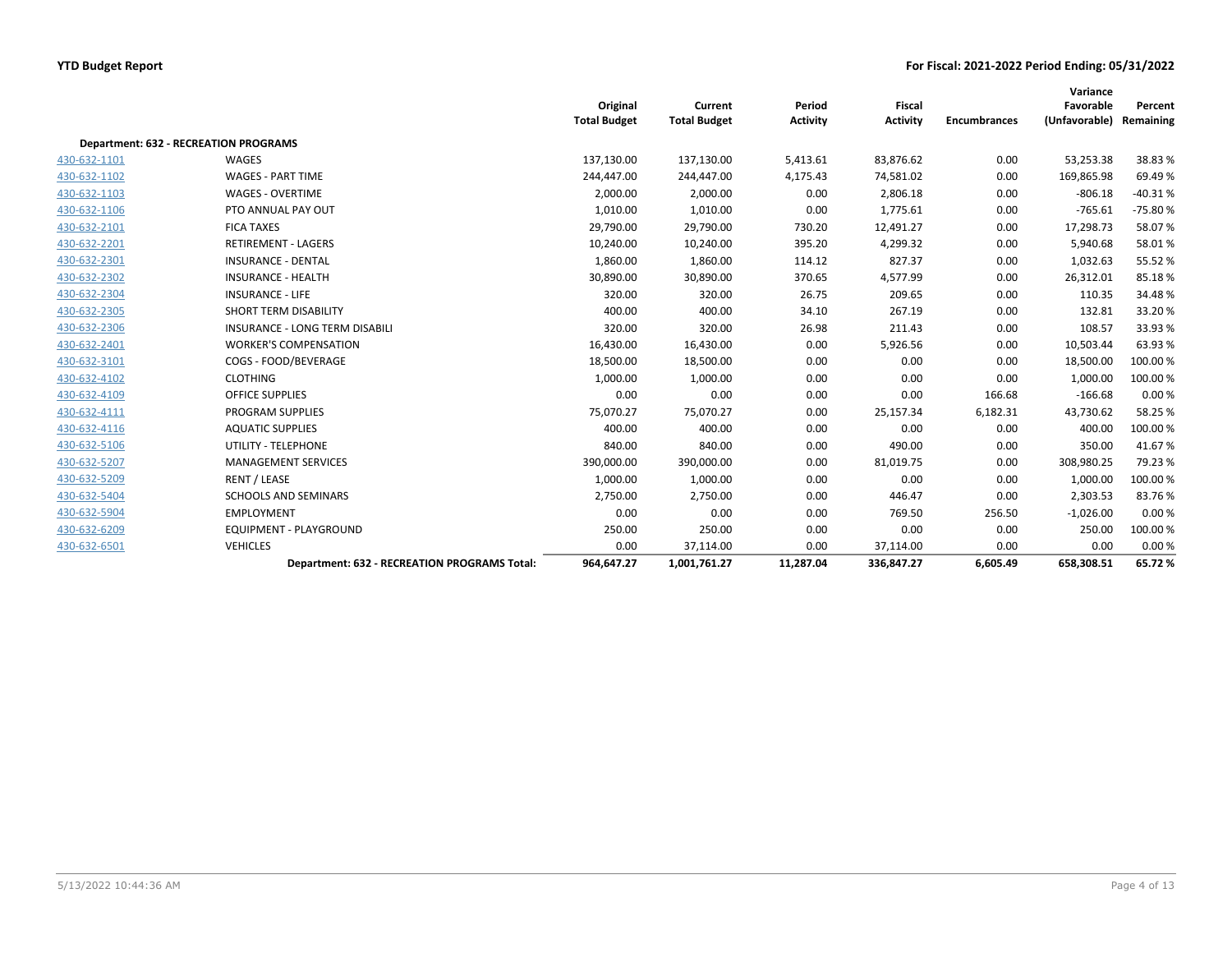|              |                                           | Original<br><b>Total Budget</b> | Current<br><b>Total Budget</b> | Period<br><b>Activity</b> | Fiscal<br><b>Activity</b> | <b>Encumbrances</b> | Variance<br>Favorable<br>(Unfavorable) | Percent<br>Remaining |
|--------------|-------------------------------------------|---------------------------------|--------------------------------|---------------------------|---------------------------|---------------------|----------------------------------------|----------------------|
|              | Department: 633 - COMMUNITY CENTER        |                                 |                                |                           |                           |                     |                                        |                      |
| 430-633-1101 | WAGES                                     | 33,160.00                       | 33,160.00                      | 1,291.20                  | 20,352.35                 | 0.00                | 12,807.65                              | 38.62%               |
| 430-633-1102 | <b>WAGES - PART TIME</b>                  | 40,732.10                       | 40,732.10                      | 881.25                    | 14,979.78                 | 0.00                | 25,752.32                              | 63.22 %              |
| 430-633-1103 | <b>WAGES - OVERTIME</b>                   | 1,000.00                        | 1,000.00                       | 0.00                      | 879.97                    | 0.00                | 120.03                                 | 12.00%               |
| 430-633-2101 | <b>FICA TAXES</b>                         | 4,860.00                        | 4,860.00                       | 164.44                    | 2,746.70                  | 0.00                | 2,113.30                               | 43.48%               |
| 430-633-2201 | <b>RETIREMENT - LAGERS</b>                | 2,500.00                        | 2,500.00                       | 94.26                     | 1,549.97                  | 0.00                | 950.03                                 | 38.00%               |
| 430-633-2301 | <b>INSURANCE - DENTAL</b>                 | 350.00                          | 350.00                         | 28.53                     | 228.24                    | 0.00                | 121.76                                 | 34.79%               |
| 430-633-2302 | <b>INSURANCE - HEALTH</b>                 | 7,730.00                        | 7,730.00                       | 370.65                    | 4,577.99                  | 0.00                | 3,152.01                               | 40.78%               |
| 430-633-2304 | <b>INSURANCE - LIFE</b>                   | 80.00                           | 80.00                          | 6.38                      | 50.32                     | 0.00                | 29.68                                  | 37.10%               |
| 430-633-2305 | <b>SHORT TERM DISABILITY</b>              | 100.00                          | 100.00                         | 8.13                      | 64.11                     | 0.00                | 35.89                                  | 35.89%               |
| 430-633-2306 | INSURANCE - LONG TERM DISABILI            | 80.00                           | 80.00                          | 6.43                      | 50.72                     | 0.00                | 29.28                                  | 36.60%               |
| 430-633-2401 | <b>WORKER'S COMPENSATION</b>              | 2,910.00                        | 2,910.00                       | 0.00                      | 885.36                    | 0.00                | 2,024.64                               | 69.58%               |
| 430-633-4102 | <b>CLOTHING</b>                           | 450.00                          | 450.00                         | 0.00                      | 280.86                    | 154.57              | 14.57                                  | 3.24 %               |
| 430-633-4104 | <b>CUSTODIAL SUPPLIES</b>                 | 15,775.00                       | 15,775.00                      | 0.00                      | 14,229.16                 | $-348.78$           | 1,894.62                               | 12.01%               |
| 430-633-4107 | <b>MAINTENANCE &amp; REPAIR SUPPLIES</b>  | 11,200.00                       | 11,200.00                      | 0.00                      | 299.71                    | 0.00                | 10,900.29                              | 97.32%               |
| 430-633-4199 | SUPPLIES - NON CATEGORIZED                | 2,500.00                        | 2,500.00                       | 0.00                      | 324.09                    | 33.68               | 2,142.23                               | 85.69%               |
| 430-633-5101 | UTILITY - ELECTRIC                        | 121,000.00                      | 121,000.00                     | 0.00                      | 41,954.70                 | 0.00                | 79,045.30                              | 65.33%               |
| 430-633-5102 | UTILITY - GAS                             | 48,000.00                       | 48,000.00                      | 0.00                      | 42,364.86                 | $-113.03$           | 5,748.17                               | 11.98%               |
| 430-633-5103 | UTILITY - WATER                           | 35,500.00                       | 35,500.00                      | 0.00                      | 6,325.52                  | 0.00                | 29,174.48                              | 82.18%               |
| 430-633-5104 | <b>UTILITY - TRASH</b>                    | 4,200.00                        | 4,200.00                       | 0.00                      | 1,055.00                  | 0.00                | 3,145.00                               | 74.88%               |
| 430-633-5105 | UTILITY - CABLE TELEVISION                | 2,820.00                        | 2,820.00                       | 0.00                      | 1,079.35                  | 236.35              | 1,504.30                               | 53.34 %              |
| 430-633-5106 | UTILITY - TELEPHONE                       | 1,160.00                        | 1,160.00                       | 0.00                      | 122.50                    | 0.00                | 1,037.50                               | 89.44 %              |
| 430-633-5209 | RENT / LEASE                              | 2,000.00                        | 2,000.00                       | 0.00                      | 203.87                    | 0.00                | 1,796.13                               | 89.81%               |
| 430-633-5299 | CONTRACTUAL - NON-CATEGORIZED             | 18,600.00                       | 18,600.00                      | 0.00                      | 3,019.79                  | 0.00                | 15,580.21                              | 83.76%               |
| 430-633-5701 | <b>BUILDING MAINTENANCE &amp; REPAIR</b>  | 21,000.00                       | 21,000.00                      | 0.00                      | 8,754.62                  | 3,848.99            | 8,396.39                               | 39.98%               |
| 430-633-5703 | <b>EQUIPMENT MAINTENANCE &amp; REPAIR</b> | 28,500.00                       | 72,305.46                      | 0.00                      | 57,812.70                 | 11,946.50           | 2,546.26                               | 3.52 %               |
| 430-633-6101 | <b>BUILDING</b>                           | 34,000.00                       | 34,000.00                      | 0.00                      | 24,306.09                 | 0.00                | 9,693.91                               | 28.51%               |
| 430-633-6299 | <b>EQUIPMENT - NON CATEGORIZED</b>        | 10,000.00                       | 10,000.00                      | 0.00                      | 1,105.99                  | 0.00                | 8,894.01                               | 88.94%               |
|              | Department: 633 - COMMUNITY CENTER Total: | 450,207.10                      | 494,012.56                     | 2,851.27                  | 249,604.32                | 15,758.28           | 228,649.96                             | 46.28%               |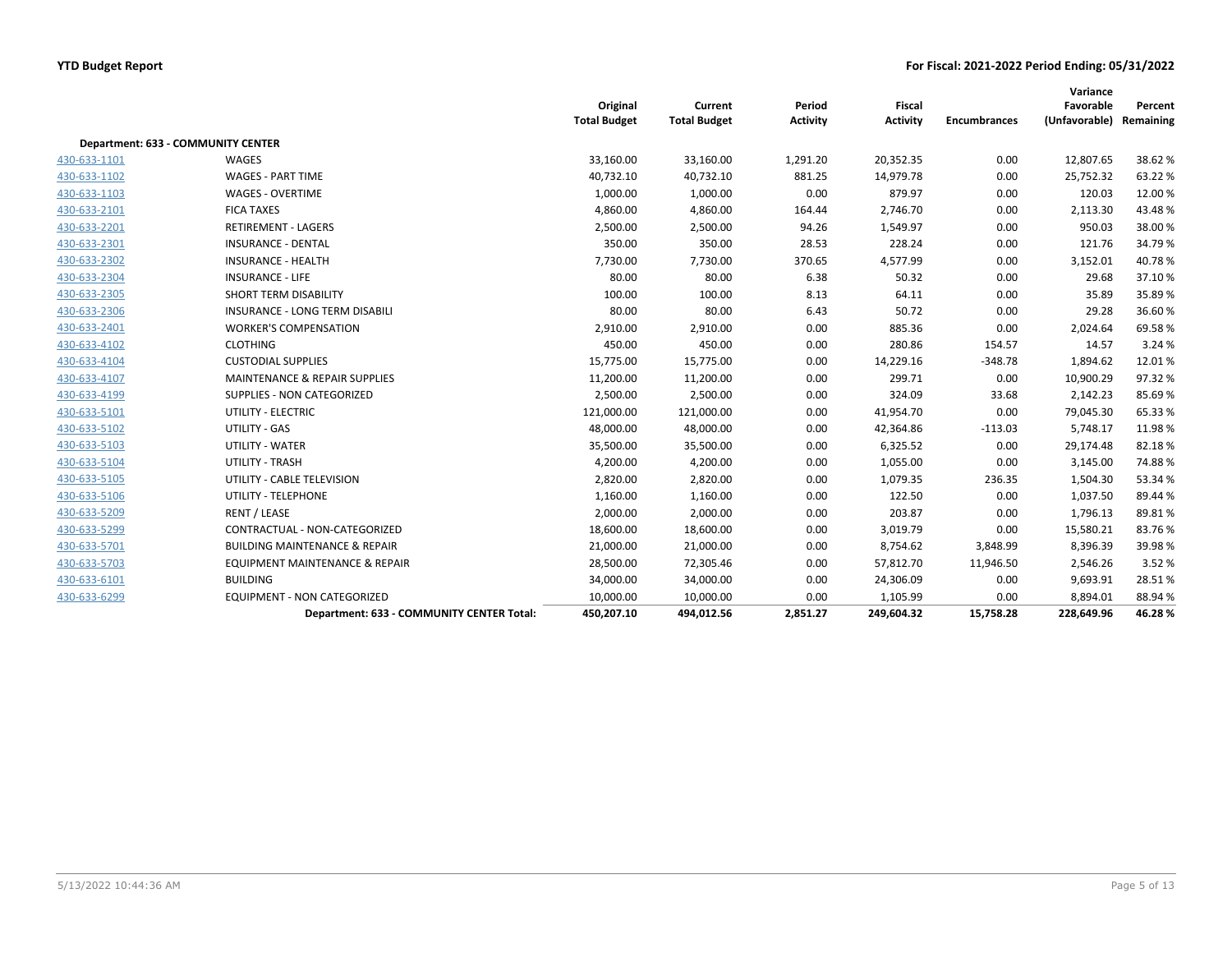|              |                                                  | Original<br><b>Total Budget</b> | Current<br><b>Total Budget</b> | Period<br><b>Activity</b> | <b>Fiscal</b><br><b>Activity</b> | <b>Encumbrances</b> | Variance<br>Favorable<br>(Unfavorable) | Percent<br>Remaining |
|--------------|--------------------------------------------------|---------------------------------|--------------------------------|---------------------------|----------------------------------|---------------------|----------------------------------------|----------------------|
|              | Department: 810 - NON-DEPARTMENTAL               |                                 |                                |                           |                                  |                     |                                        |                      |
| 430-810-8310 | <b>DEBT SERVICE</b>                              | 284,512.77                      | 284,512.77                     | 0.00                      | 66,330.81                        | 0.00                | 218,181.96                             | 76.69%               |
|              | Department: 810 - NON-DEPARTMENTAL Total:        | 284,512.77                      | 284,512.77                     | 0.00                      | 66,330.81                        | 0.00                | 218.181.96                             | 76.69%               |
|              | <b>Expense Total:</b>                            | 2,848,912.80                    | 3,005,918.26                   | 39,750.11                 | 1,112,816.37                     | 69,975.27           | 1,823,126.62                           | 60.65%               |
|              | Fund: 430 - PARK & RECREATION Surplus (Deficit): | 417.70                          | $-156.587.76$                  | 103,033.09                | 721,271.87                       | $-69.975.27$        | 807.884.36                             | 515.93%              |
|              | <b>Report Surplus (Deficit):</b>                 | 417.70                          | $-156.587.76$                  | 103.033.09                | 721.271.87                       | $-69.975.27$        | 807.884.36                             | 515.93%              |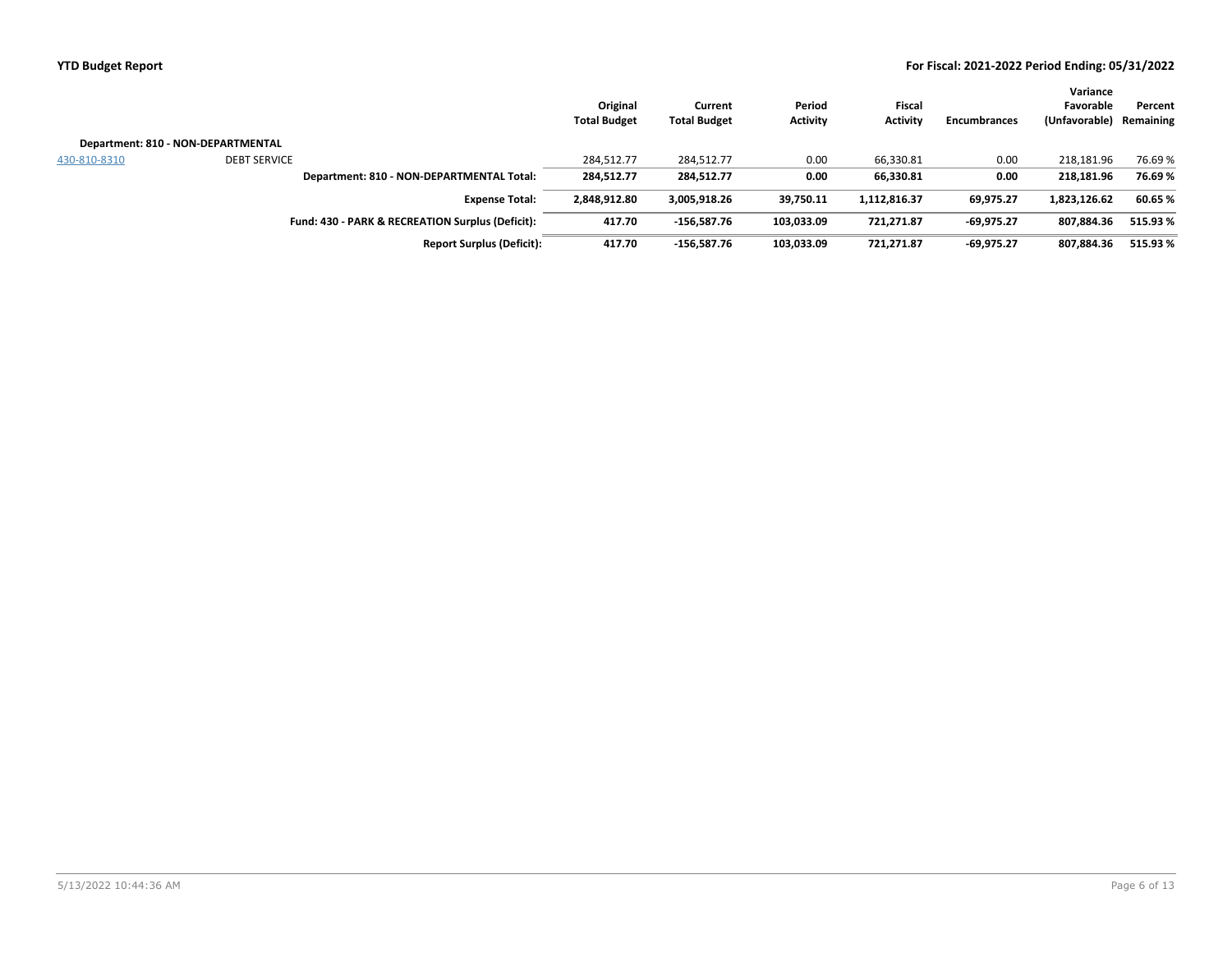## **Group Summary**

| Departmen                                |                                   | Original<br><b>Total Budget</b> | Current<br><b>Total Budget</b> | Period<br><b>Activity</b> | Fiscal<br><b>Activity</b> | <b>Encumbrances</b> | Variance<br>Favorable<br>(Unfavorable) | Percent<br>Remaining |
|------------------------------------------|-----------------------------------|---------------------------------|--------------------------------|---------------------------|---------------------------|---------------------|----------------------------------------|----------------------|
| <b>Fund: 430 - PARK &amp; RECREATION</b> |                                   |                                 |                                |                           |                           |                     |                                        |                      |
| Revenue                                  |                                   | 2,849,330.50                    | 2,849,330.50                   | 142,783.20                | 1,834,088.24              | 0.00                | $-1,015,242.26$                        | 35.63 %              |
|                                          | <b>Revenue Surplus (Deficit):</b> | 2,849,330.50                    | 2,849,330.50                   | 142,783.20                | 1,834,088.24              | 0.00                | $-1,015,242.26$                        | 35.63%               |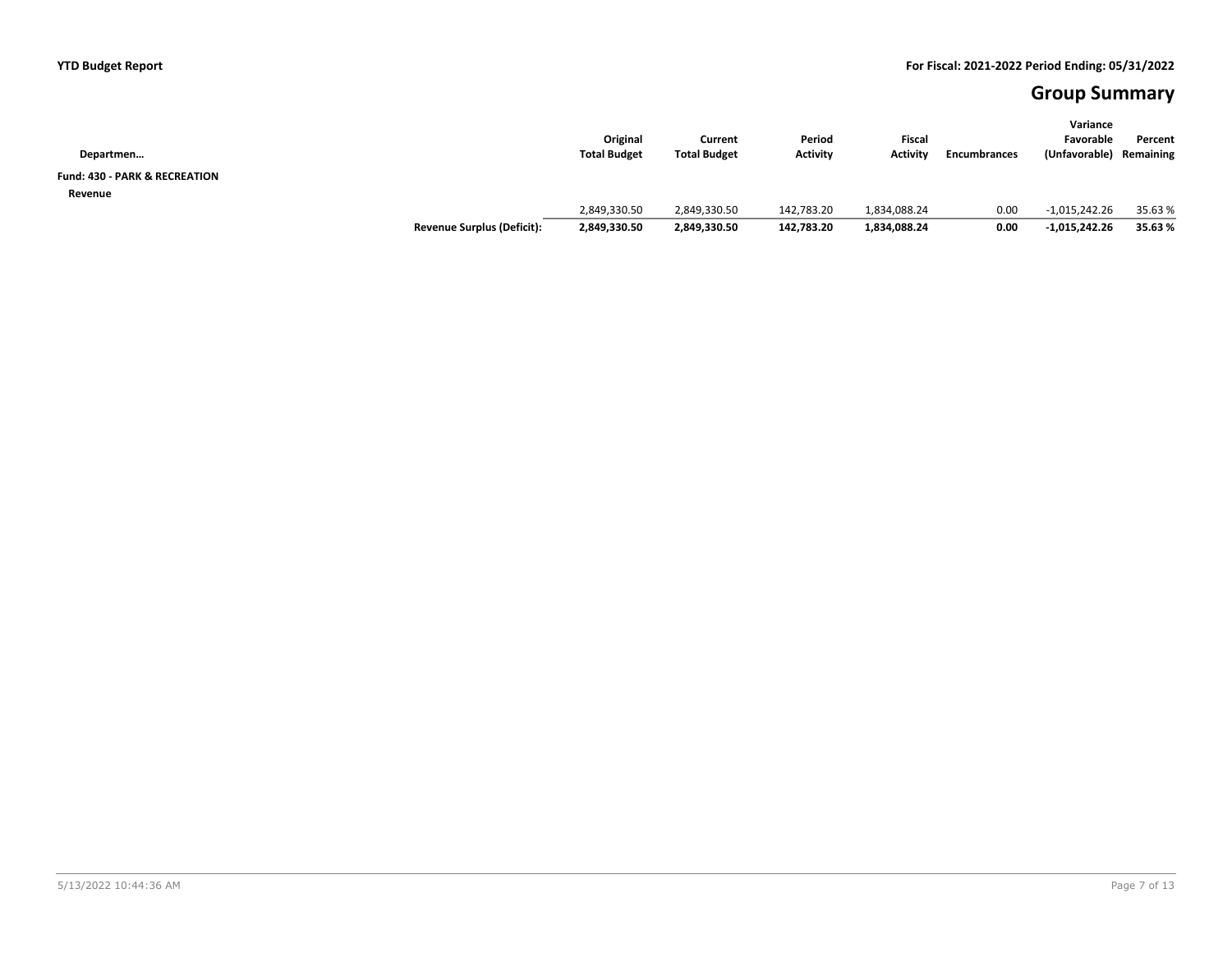| Departmen     | Original<br><b>Total Budget</b> | Current<br><b>Total Budget</b> | Period<br><b>Activity</b> | Fiscal<br><b>Activity</b> | <b>Encumbrances</b> | Variance<br>Favorable<br>(Unfavorable) | Percent<br>Remaining |
|---------------|---------------------------------|--------------------------------|---------------------------|---------------------------|---------------------|----------------------------------------|----------------------|
| Expense       |                                 |                                |                           |                           |                     |                                        |                      |
| 611 - GENERAL | 679,420.66                      | 679,420.66                     | 19,392.50                 | 287,207.33                | 6,705.69            | 385,507.64                             | 56.74 %              |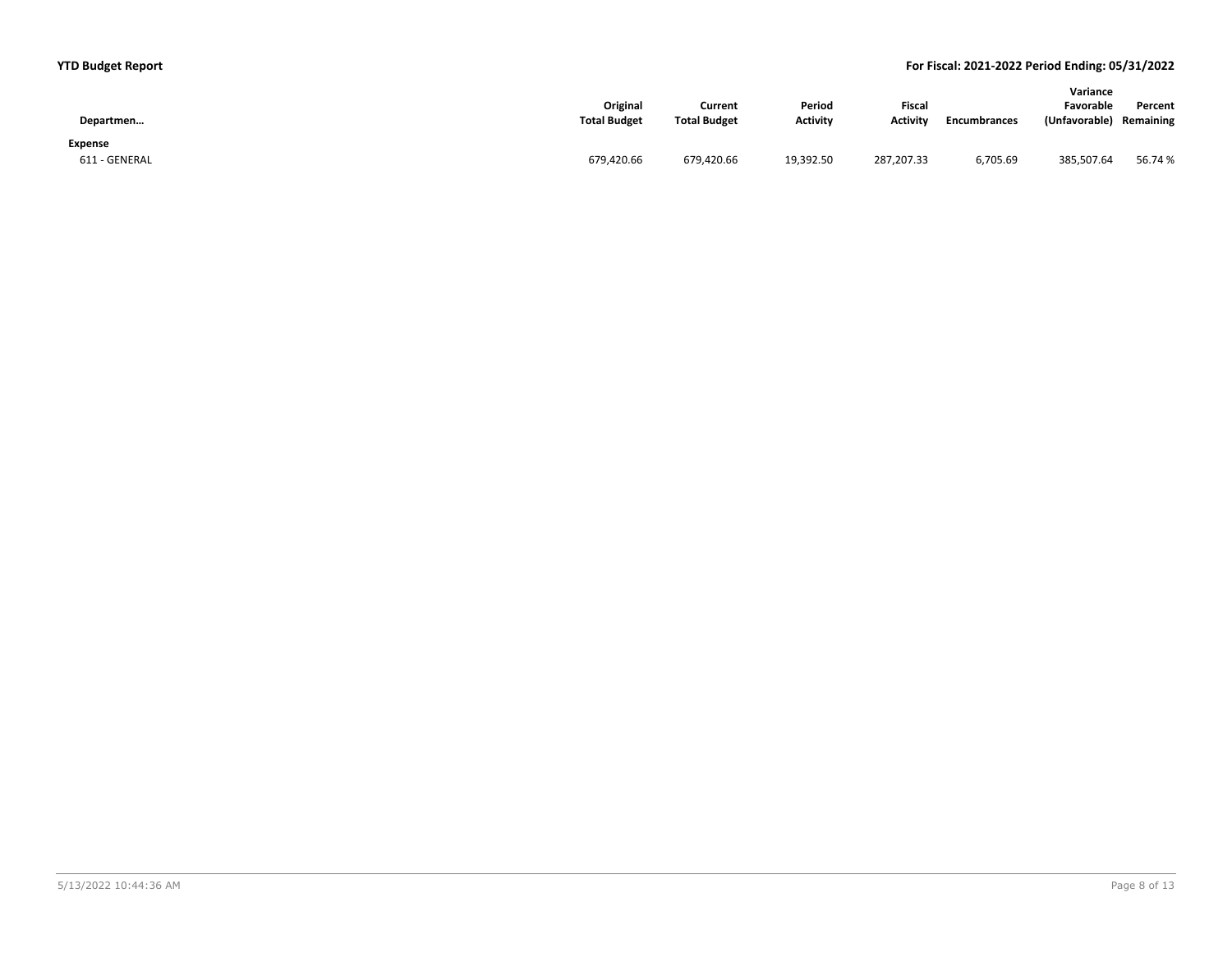|                   |                     |                     |                 |                 |              | Variance      |           |
|-------------------|---------------------|---------------------|-----------------|-----------------|--------------|---------------|-----------|
|                   | Original            | Current             | Period          | Fiscal          |              | Favorable     | Percent   |
| Departmen         | <b>Total Budget</b> | <b>Total Budget</b> | <b>Activity</b> | <b>Activity</b> | Encumbrances | (Unfavorable) | Remaining |
| 631 - MAINTENANCE | 470,125.00          | 546,211.00          | 6,219.30        | 172,826.64      | 40,905.81    | 332,478.55    | 60.87%    |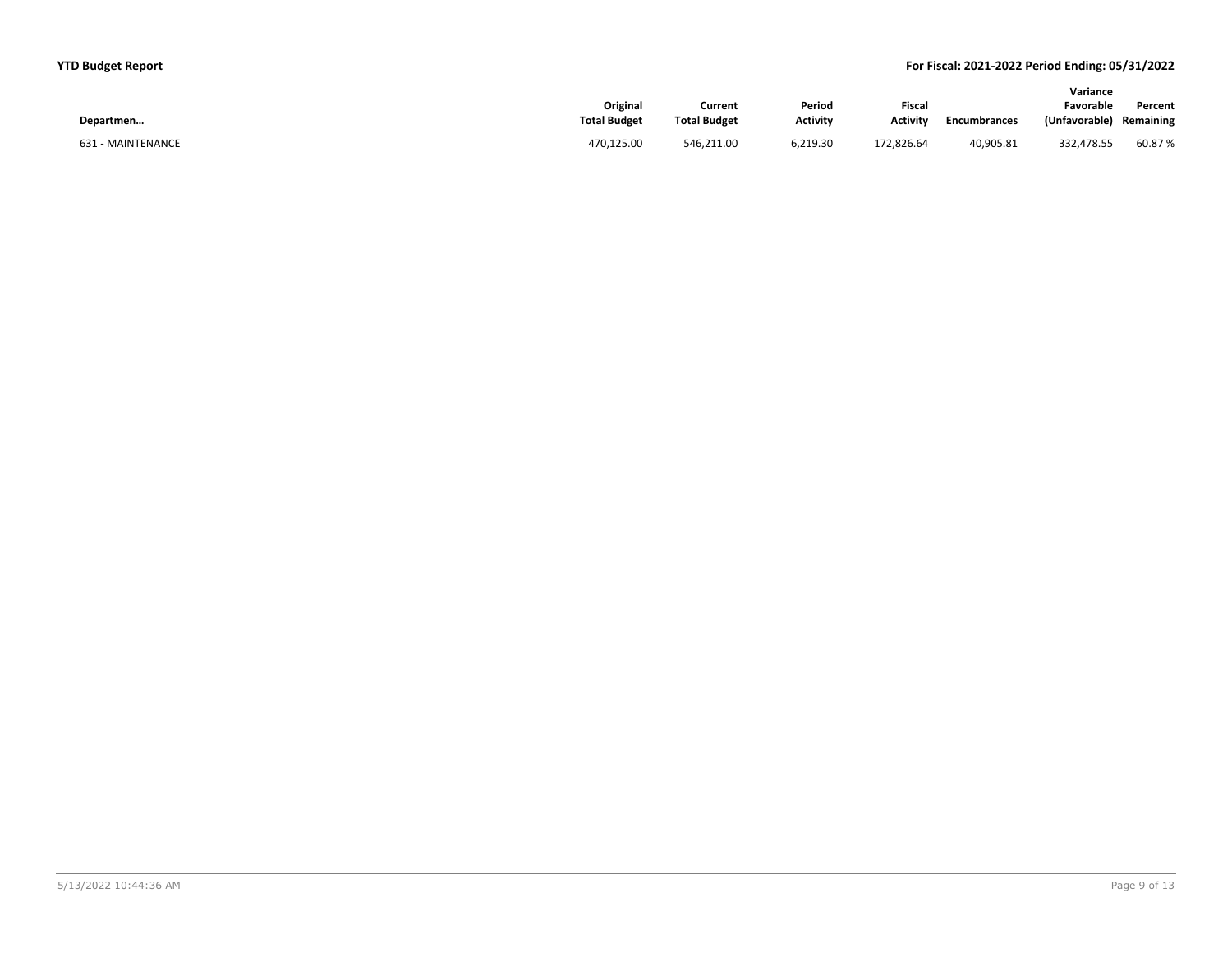|                           |                     |                     |                 |                 |                     | Variance      |           |
|---------------------------|---------------------|---------------------|-----------------|-----------------|---------------------|---------------|-----------|
|                           | Original            | Current             | Period          | <b>Fiscal</b>   |                     | Favorable     | Percent   |
| Departmen                 | <b>Total Budget</b> | <b>Total Budget</b> | <b>Activity</b> | <b>Activity</b> | <b>Encumbrances</b> | (Unfavorable) | Remaining |
| 632 - RECREATION PROGRAMS | 964.647.27          | 1,001,761.27        | 11.287.04       | 336.847.27      | 6,605.49            | 658,308.51    | 65.72%    |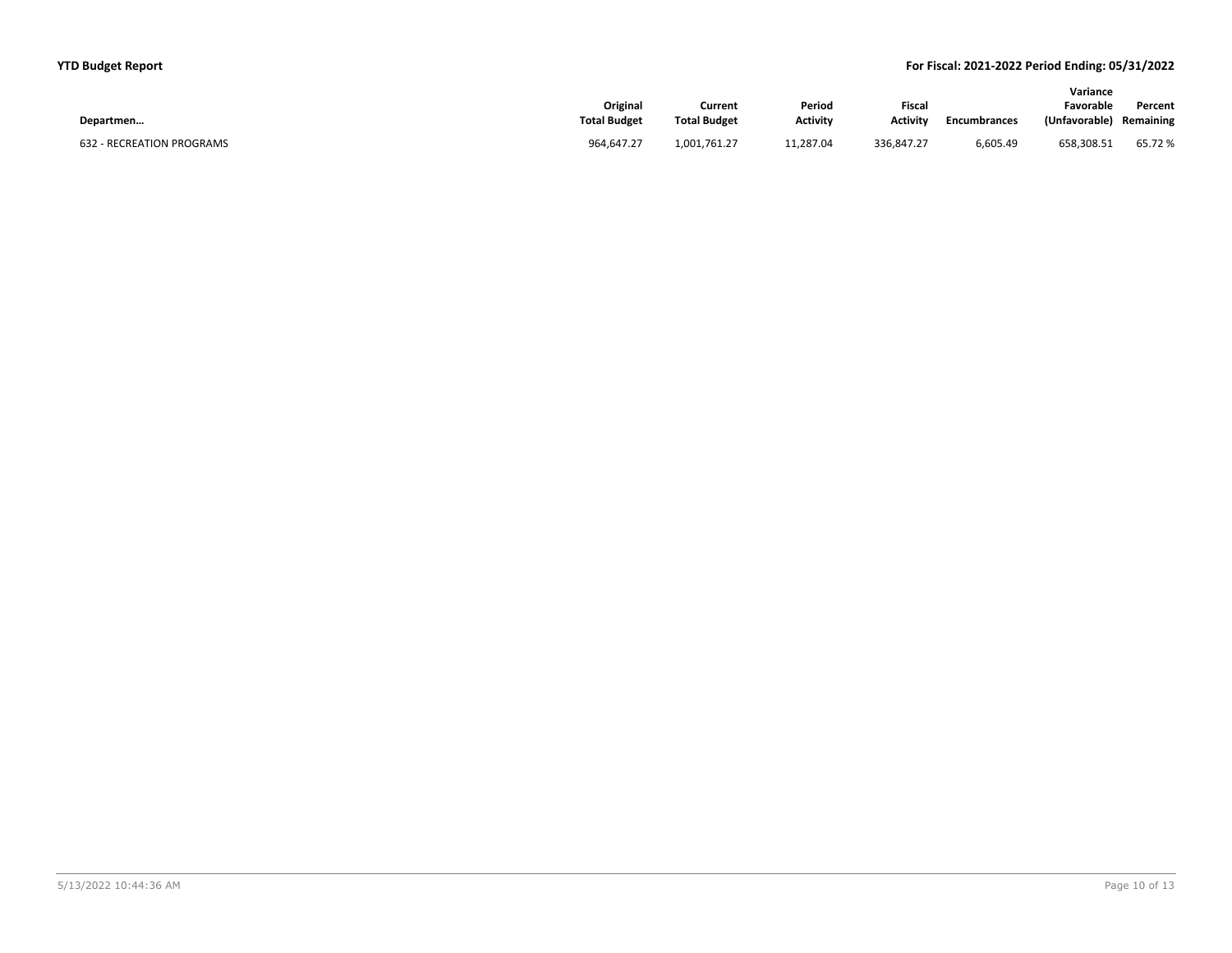|                        |                     |                     |                 |                 |                     | Variance      |           |
|------------------------|---------------------|---------------------|-----------------|-----------------|---------------------|---------------|-----------|
|                        | Original            | Current             | Period          | <b>Fiscal</b>   |                     | Favorable     | Percent   |
| Departmen              | <b>Total Budget</b> | <b>Total Budget</b> | <b>Activity</b> | <b>Activity</b> | <b>Encumbrances</b> | (Unfavorable) | Remaining |
| 633 - COMMUNITY CENTER | 450.207.10          | 494.012.56          | 2.851.27        | 249.604.32      | 15.758.28           | 228.649.96    | 46.28%    |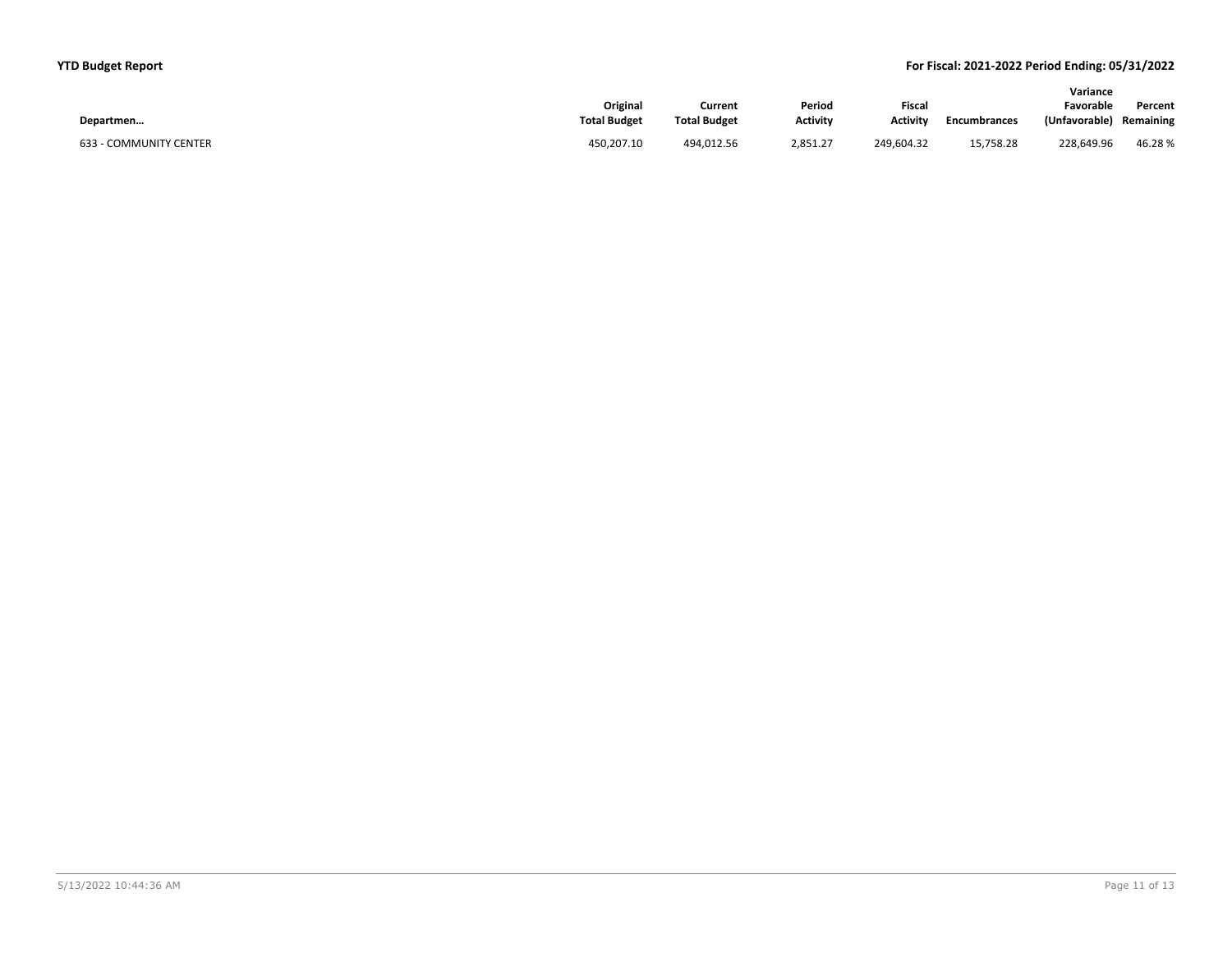| Departmen              |                                                  | Original<br><b>Total Budget</b> | Current<br><b>Total Budget</b> | Period<br><b>Activity</b> | Fiscal<br><b>Activity</b> | <b>Encumbrances</b> | Variance<br>Favorable<br>(Unfavorable) | Percent<br>Remaining |
|------------------------|--------------------------------------------------|---------------------------------|--------------------------------|---------------------------|---------------------------|---------------------|----------------------------------------|----------------------|
| 810 - NON-DEPARTMENTAL |                                                  | 284.512.77                      | 284,512.77                     | 0.00                      | 66,330.81                 | 0.00                | 218.181.96                             | 76.69%               |
|                        | <b>Expense Total:</b>                            | 2,848,912.80                    | 3,005,918.26                   | 39,750.11                 | 1,112,816.37              | 69,975.27           | 1,823,126.62                           | 60.65%               |
|                        | Fund: 430 - PARK & RECREATION Surplus (Deficit): | 417.70                          | $-156,587.76$                  | 103,033.09                | 721,271.87                | $-69,975.27$        | 807.884.36                             | 515.93%              |
|                        | <b>Report Surplus (Deficit):</b>                 | 417.70                          | $-156.587.76$                  | 103,033.09                | 721.271.87                | $-69.975.27$        | 807.884.36                             | 515.93%              |